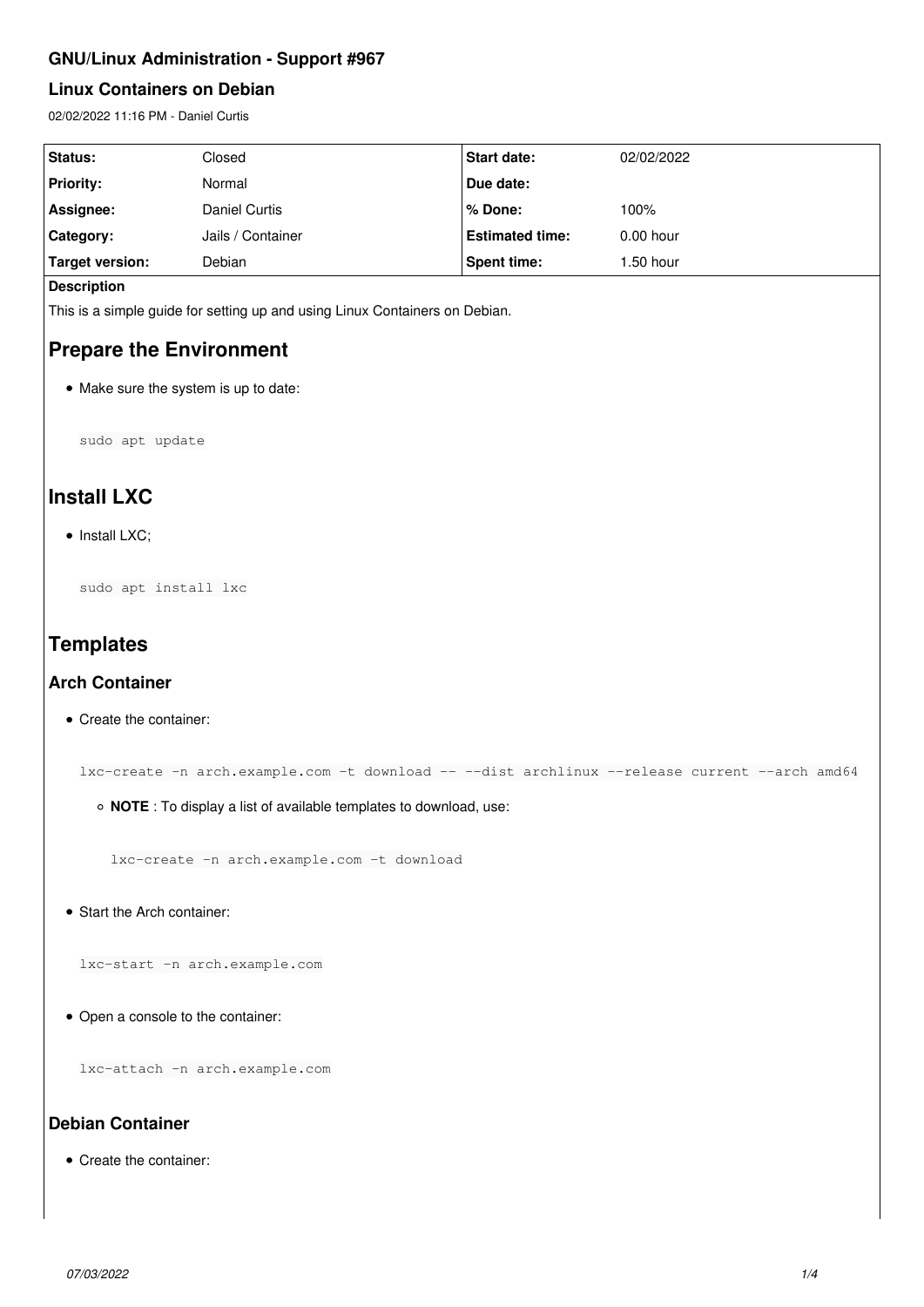(Optional) Add the Raspbian repository on top of stock Debian repos:

```
echo 'deb http://archive.raspbian.org/raspbian bullseye main contrib non-free rpi' >> /etc/apt
/sources.list.d/raspbian.list
echo 'deb-src http://archive.raspbian.org/raspbian bullseye main contrib non-free rpi' >> /etc
/apt/sources.list.d/raspbian.list
```
And add the Raspbian public signing key:

wget https://archive.raspbian.org/raspbian.public.key -0 - | sudo apt-key add -

Update the apt repository cache and upgrade any necessary files:

apt update && apt upgrade

(Optional) Add the Wolfram Alpha repository:

```
echo 'deb http://repository.wolfram.com/raspbian/ stable non-free' >> /etc/apt/sources.list.d/
wolfram.list
```
And add the Wolfram public signing key:

```
apt-key adv —keyserver http://repository.wolfram.com/raspbian/raspbian@wolfram.com.gpg.pub
-key —recv-keys 574FA74E5CBB4222
```
Update the apt repository cache and upgrade any necessary files:

```
apt update && apt upgrade
```
o Install wolfram:

```
apt-get install wolfram-engine mathelxc-create -n kali.example.com -t kali-arm -- --releas
e sana --mirror=http://archive.kali.org/kali --security=http://security.kali.org/kali-secu
rity --packages=apt-utils,wget,debian-keyring,e2fsprogs,kali-defaults,kali-menu,parted,sud
o,usbutilsmatica-fonts
```
### **Ubuntu Container**

Create the container:

lxc-create -n ubuntu.example.com -t download -- -d ubuntu -r focal -a amd64

#### **Fedora Container**

Create the container:

lxc-create -n fedora.example.com -t download -- -d fedora -r 34 -a amd64

## **Autostarting Containers**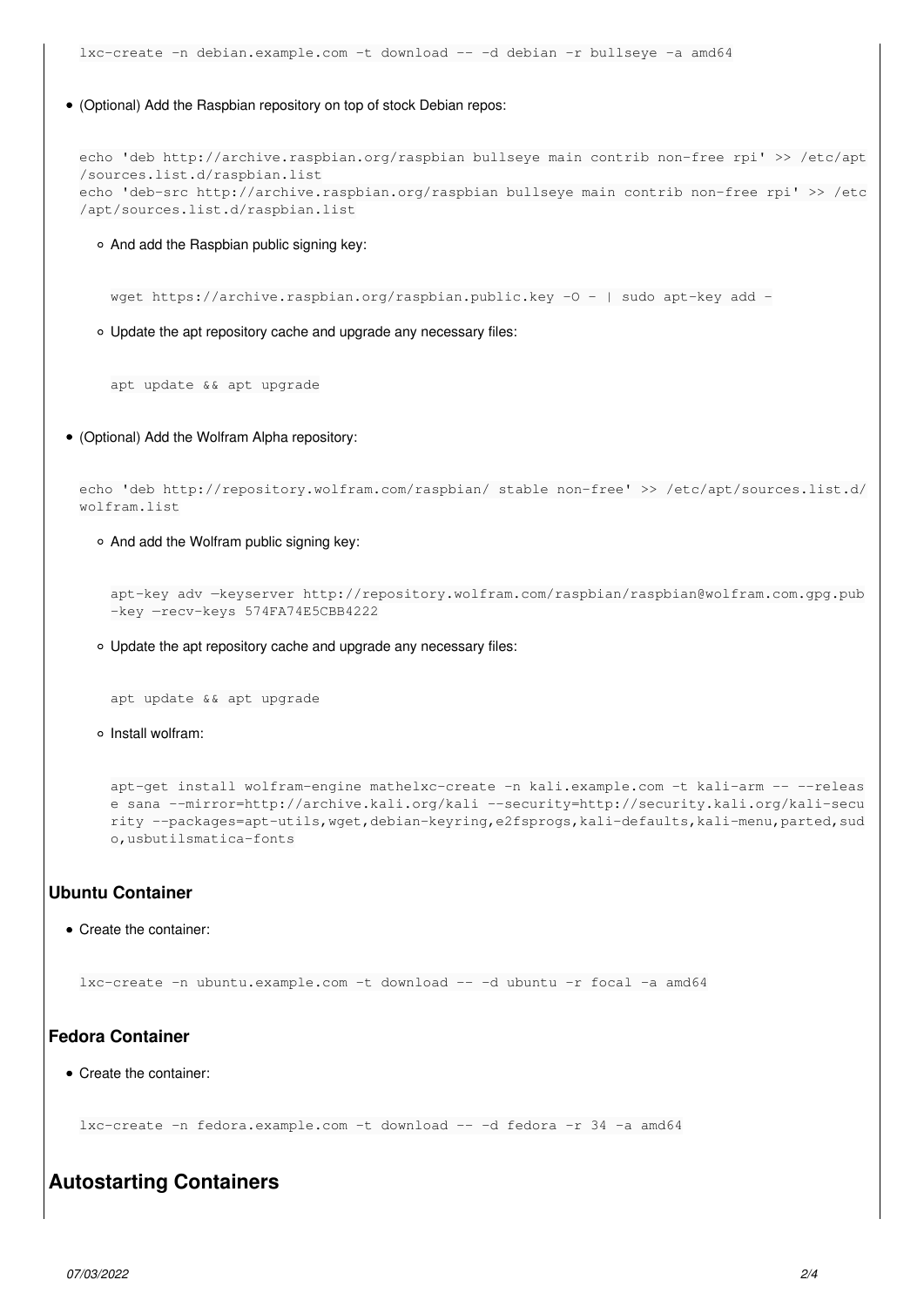```
Enable container at boot:
    sudo systemctl enable lxc@containtername
Exposing Network Services
  • Install iptables
    sudo apt install iptables iptables-persistent
  (Example) Forward port 2222 on host to 22 on container:
    sudo iptables -t nat -A PREROUTING -p tcp --dport 2222 -j DNAT --to 10.0.3.3:22
  • Save the current iptables rules:
    sudo sh -c "iptables-save > /etc/iptables/rules.v4"
  Enable iptables to reload at boot:
    sudo systemctl enable netfilter-persistent
Issues & Workarounds
  Container fails to download with ERROR: Unable to fetch GPG key from keyserver. Resolve by using the
    DOWNLOAD_KEYSERVER environment variable:
   DOWNLOAD_KEYSERVER="pgp.mit.edu" lxc-create -n arch.example.com -t download -- --dist archlinu
    x --release current --arch amd64
Resources
  https://gudok.xyz/lxcdeb/
  https://discuss.linuxcontainers.org/t/3-0-unable-to-fetch-gpg-key-from-keyserver/2015/10
```
#### **History**

#### **#1 - 02/02/2022 11:58 PM - Daniel Curtis**

*- % Done changed from 0 to 100*

- *Status changed from New to Resolved*
- *Description updated*

### **#2 - 02/02/2022 11:59 PM - Daniel Curtis**

*- Description updated*

#### **#3 - 02/18/2022 08:10 PM - Daniel Curtis**

*- Status changed from Resolved to Closed*

#### **#4 - 02/20/2022 01:53 PM - Daniel Curtis**

*- Description updated*